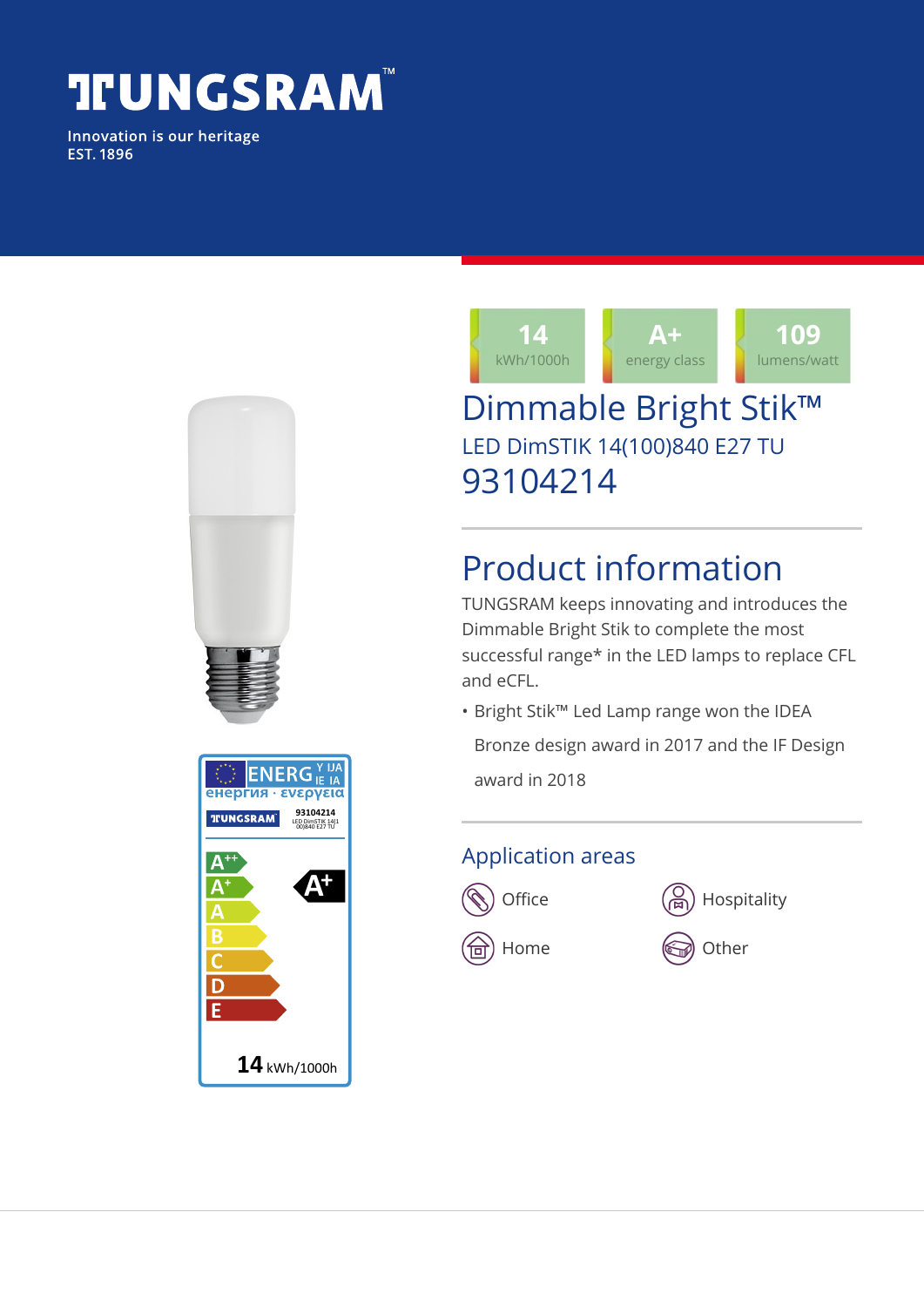### Product data

| Product Code                       | 93104214   |
|------------------------------------|------------|
| <b>Bulb Shape</b>                  | <b>T45</b> |
| <b>Bulb Finish</b>                 | White      |
| Bulb maximum overall diameter [mm] | 45         |
| Nominal Length [mm]                | 138        |
| Net weight per piece [g]           | 69         |
| Dimmability                        | Yes        |
| RoHS compliant                     | Yes        |
| <b>Brand</b>                       | Tungsram   |
| Cap/Base                           | E27        |

#### Performance data

| Nominal/ Rated Beam Angle [°]                         | 240    |
|-------------------------------------------------------|--------|
| Rated Lumens [lm]                                     | 1521   |
| Weighted energy consumption [kWh/1000h]               | 14.0   |
| Rated efficacy [lm/W]                                 | 108.64 |
| Energy efficiency class (EEC)                         | A+     |
| Rated life L70/B50 [h]                                | 15000  |
| Nominal correlated colour temperature (CCT) [K]] 4000 |        |
| Nominal lumens [lm]                                   | 1521   |
| Colour Rendering Index (CRI) [Ra]                     | 80     |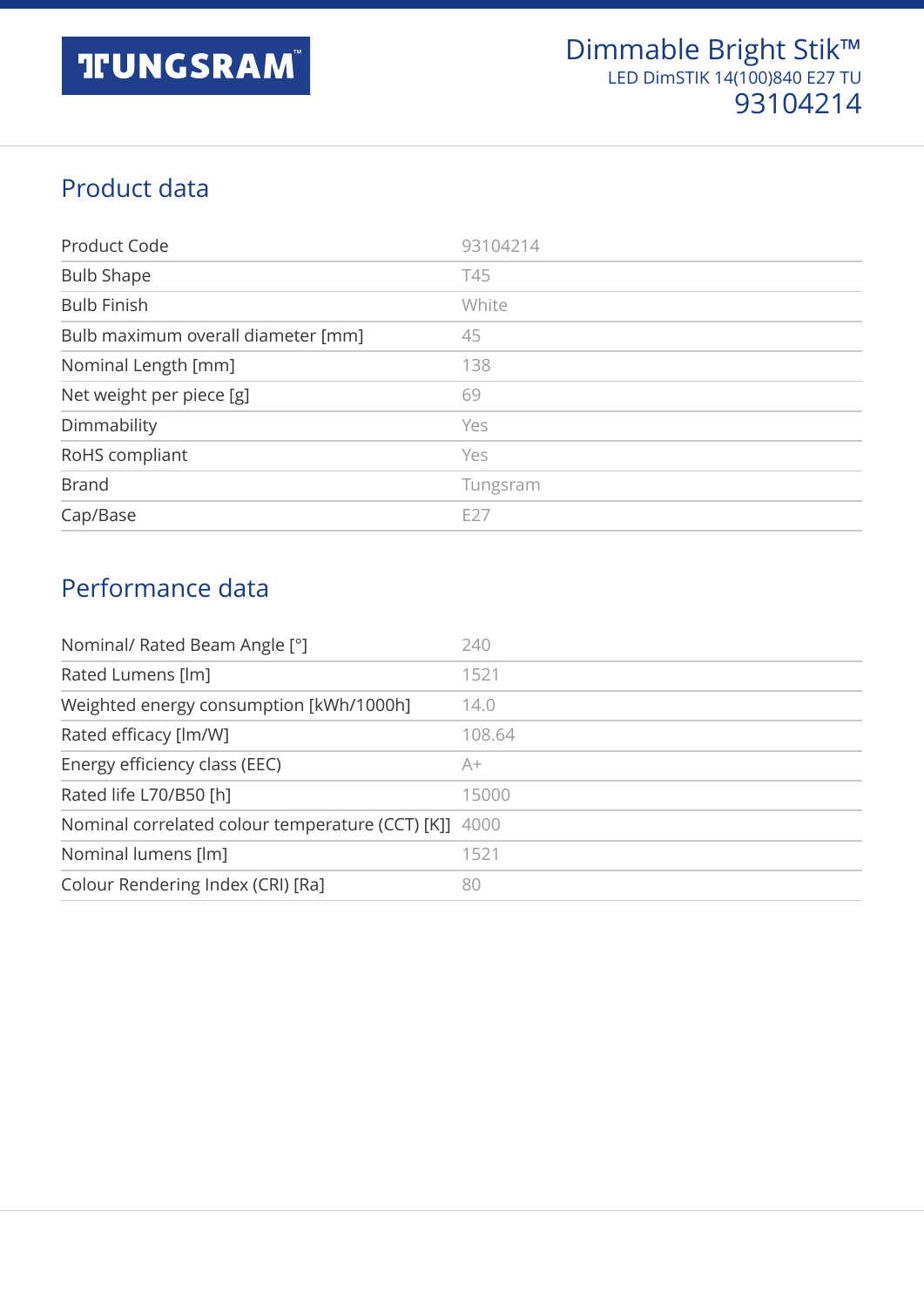#### Electrical data

| Nominal lamp power factor                   | > 0.7                 |
|---------------------------------------------|-----------------------|
| Operating Temperature (MIN) [°C]            | $-20^{\circ}$ C       |
| Operating Temperature (MAX) [°C]            | $+40^{\circ}$ C       |
| Starting time (sec)                         | $5.5 \times 10^{-15}$ |
| Warm up time up to 60% of full light output | Instant on            |
| Number of switching cycles                  | 50k                   |
| Nominal lamp voltage range [V]              | 220-240V 50/60Hz      |
| Nominal power [W]                           | 14.0                  |

#### Logistic data

| Shipment        | Standard       |
|-----------------|----------------|
| <b>DUN Code</b> | 15994100019999 |
| EAN Code        | 5994100019992  |
| Pack Quantity   | 15             |
| Product status  | Available      |

### Photometric Data